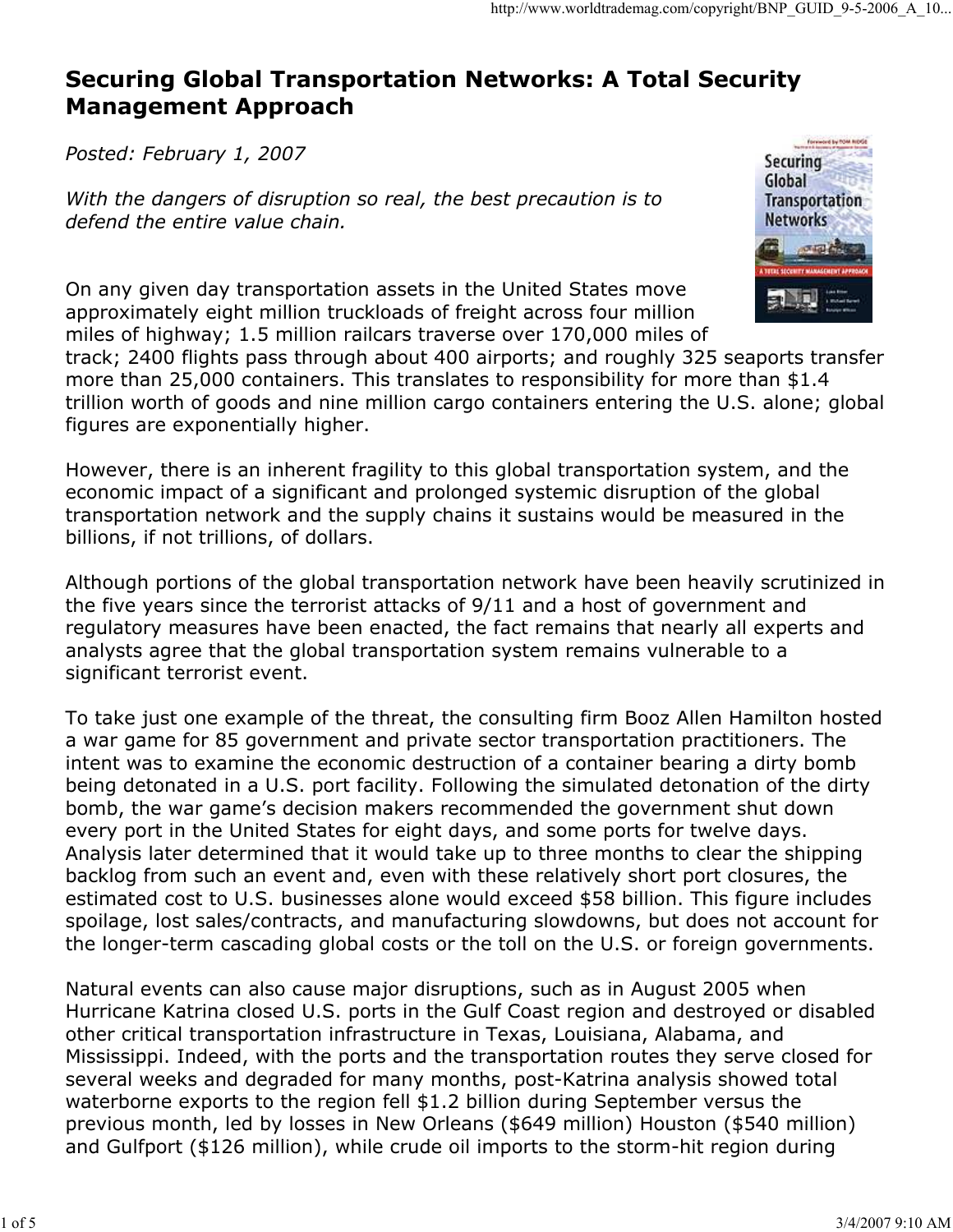September 2005 were down 26 percent compared with September 2004.

Even more worrisome on the natural disaster front is the fact that many public health experts now fear the mutation of the naturally occurring H5N1 'avian flu' virus into a strain that can be transmitted among humans, potentially resulting in another global influenza pandemic like the one in 1918, which killed more than 20 million people.

#### The challenge

Are terrorism, political upheaval, natural disasters, accidents and other large-scale disruptive events happening more frequently, or are they just having a more significant impact than in previous years? The answer is yes—yes more disruptions are occurring and yes these disruptions are having a more significant impact. The primary reasons are three-fold:

The impact of globalization and the attendant competitive forces of the global free market, which dictate that business processes be carried out by the lowest-priced provider wherever they may be located, increases the complexity and diversity of a firm's Value Chain.

The dramatic and growing interconnectedness and mutual dependencies of global critical infrastructures such as ports, highways, railroads, airports, telecommunications links, and power plants, coupled with the advent of lean business processes that minimize standing inventories, and in turn create increased collective risk from what would once have been relatively minor disruptions.

The continual threat of discontinuous events posed to this globalized and interconnected world by events that can severely disrupt normal patterns and cause changes in the free flow of goods including, but not limited to, severe weather, political upheaval, labor disputes and terrorist attacks.

As an outgrowth of the interplay among these three factors, today's adverse events occur more often and in turn are more likely to have wider-ranging cascading effects because of them. Furthermore, with the increased likelihood comes increased severity. This phenomenon is the result of what noted enterprise vulnerability and business resiliency expert Yossi Sheffi calls the high frequency of rare events, explaining that, "while the likelihood for any one event that would have an impact on any one facility or supplier is small, the collective chance that some part of the supply chain will face some type of disruption is high." With each piece of the global transportation network increasingly tied to every other part, the cascading impacts from adverse events can now extend further than ever before.

In addition, some of the most pressing challenges to conducting efficient global trade might come not from the event itself, but from the response of the affected governments. The evidence from 9/11 indicates that the U.S. government's first response will likely be to try and halt means of further attack or cross-contamination by shutting down the affected transportation links. It stands to reason that other governments around the world would choose to do the same. The key players in the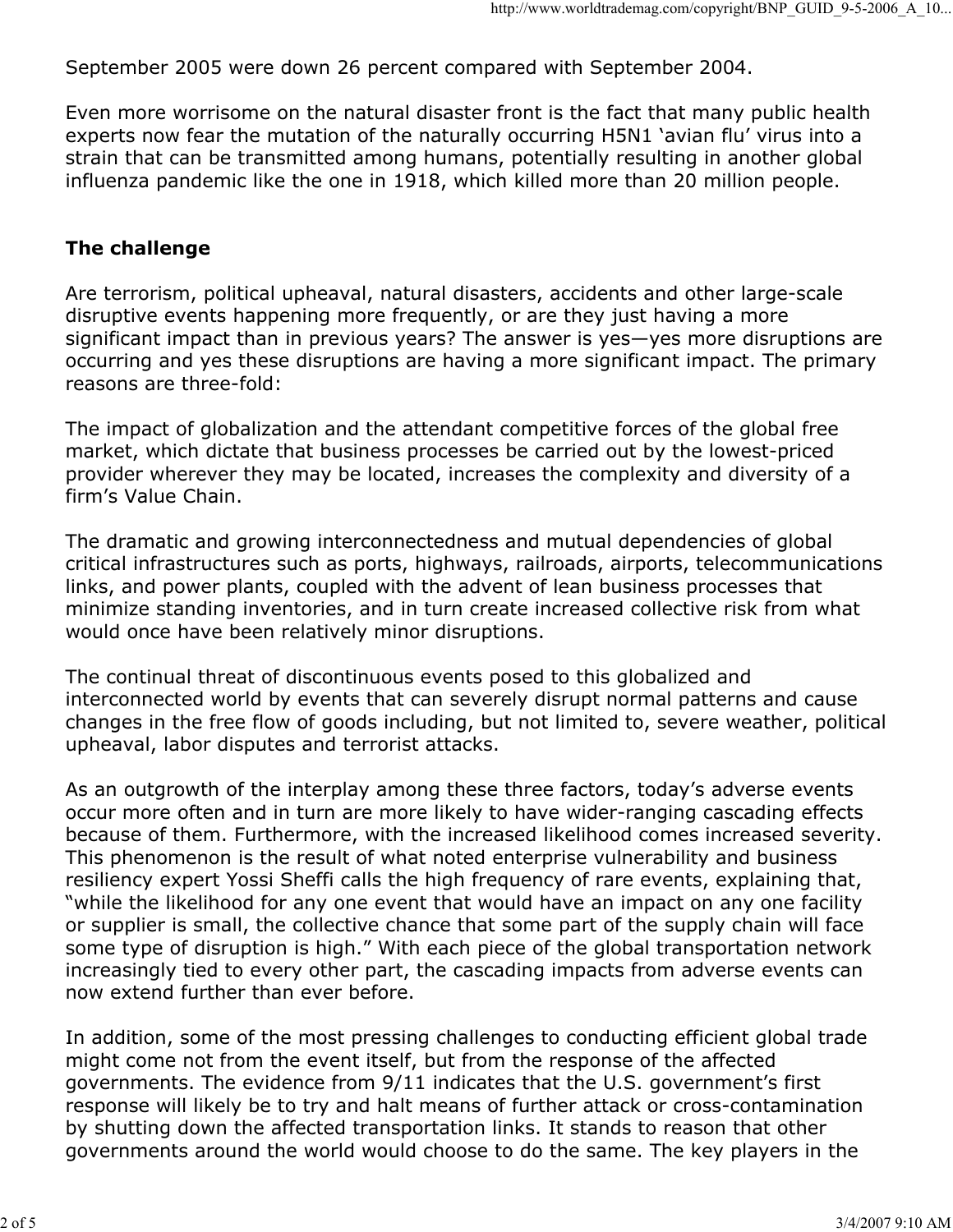global transportation network need to develop a way to get ahead of this problem and to circumvent the threat by instituting new and improved security practices.

## The solution: Total Security Management

What is the solution for firms faced with such pervasive and potentially existential risk to their business operations? The best approach is to work through a framework that integrates security prerogatives across all the activities of the enterprise. Doing so creates opportunities to create value in new and significant ways that include everything from cost savings from improved business processes and reduced theft from better asset management to enhanced brand equity or improved preparedness for catastrophic loss. In this manner, security can be turned from a net cost into a net benefit.

Total Security Management (TSM) is a broad-based framework focusing on developing and implementing comprehensive risk management and security 'best practices' for a firm's entire Value Chain. It works with and through key internal and external stakeholders to ensure the use of a comprehensive approach to securing fixed assets, assets in transit, brand equity/goodwill, and human capital. It also emphasizes business continuity planning and an evaluation of the firm's suppliers, distribution channels, facilities selection criteria, and internal policies and procedures that support preparedness for disruptive events.

The intellectual foundations of the TSM approach draw from the seminal work of W. Edwards Deming and the manufacturing process improvements he championed through "Total Quality Management" (TQM) which, like Total Security, was based on the enterprise-wide application of best practices and measurable value creation.

As with the challenge to re-think manufacturing processes in the 1970s and '80s and make quality an integral part of each of the firm's business activities, the security and business continuity challenges facing today's firms require fresh thinking about how to identify and implement security improvement solutions in a manner consistent with the core business imperative of creating value from all actions and activities. In other words, firms need to find ways to implement security-relevant practices and procedures that also create value, be that value in the form of labor savings, such as when certain automated technologies replace manual processes, or enhanced brand recognition, such as through championing the adoption of new end-to-end Value Chain security practices. The bottom line is that in business security matters and it should be managed to create value.

### The scope of TSM



Total Security Management refers to much more than the traditional security concerns of point defenses, security guards, and network passwords. Though these tactical considerations remain important, TSM focuses on security in the broader strategic sense by integrating security and resiliency initiatives into the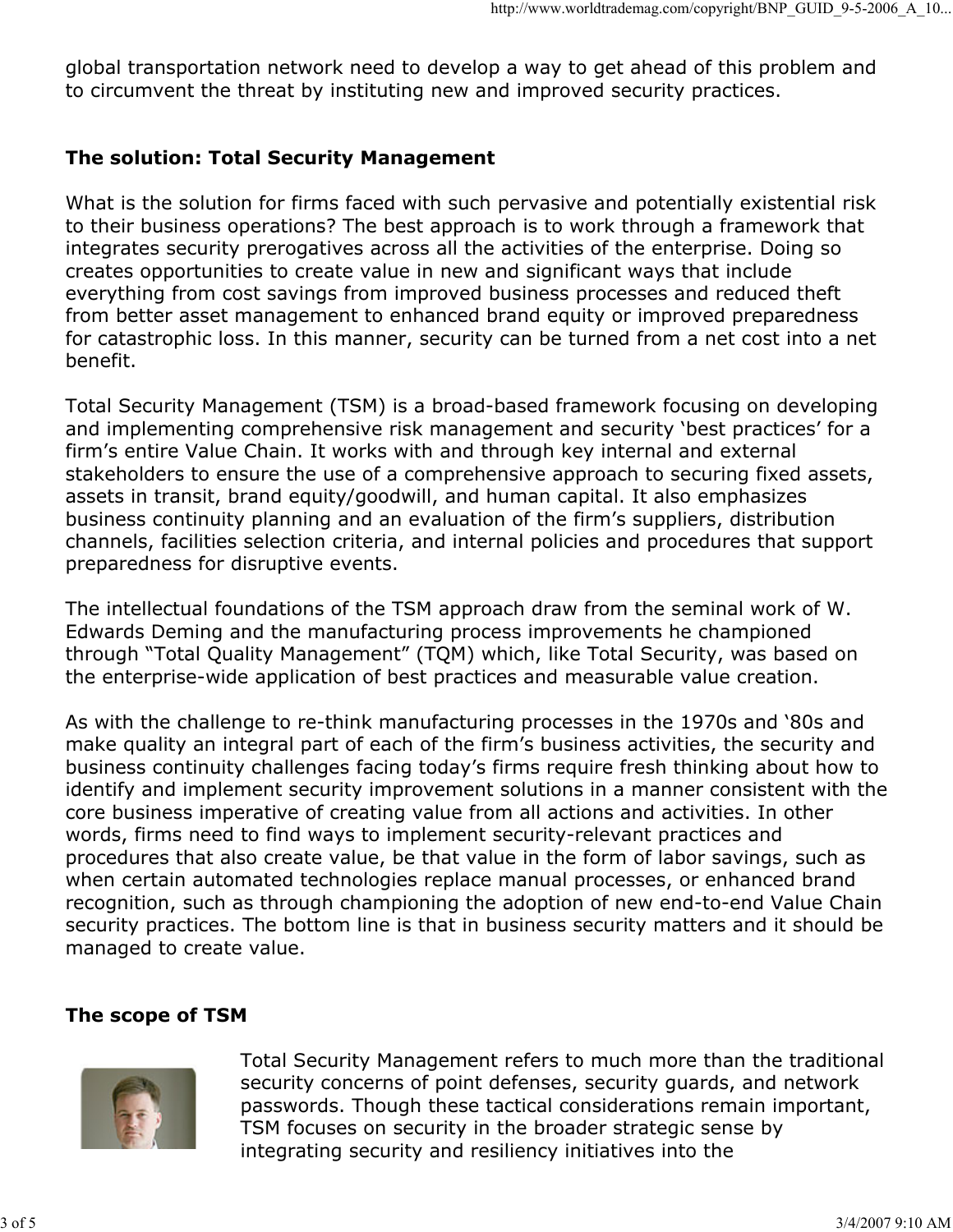

decision-making process on everything from vendor and third-party logistics selection to the location of outsourced production lines and call centers. It does so in recognition of the impact that the firm's broad panoply of partners, customers and others can play in overall

preparedness for disruptive events.

Specifically, a firm's stakeholders can be defined as those interested and committed parties that interact with or influence an enterprise and its activities. Collective benefit is enabled by implementing a common understanding of the enterprise's goals and those of all its partners, ideally with the objectives and interests overlapping as much as possible. If this development of common objectives can be achieved enhancing and perfecting communication among stakeholders can increase value for an organization and those with whom it does business.

### The TSM focus on value creation

The TSM approach was created to offer an all-hazards approach with the potential for appreciable process and efficiency gains that offset the corresponding investment in new and more secure business practices. This approach of using a business case to justify the implementation of TSM is particularly important for it draws out the reality that, at present, there is a marketplace failure in terms of properly rewarding firms that implement security best practices and take a dedicated approach to business continuity and resiliency.

Firms that implement security initiatives that are quantifiably more effective and more comprehensive than those of their competitors should expect to be rewarded accordingly by the marketplace. The critical business process of measuring return on investment for security initiatives can provide valuable data to industry analysts, institutional investors, and insures—all of which influence the firm's market valuation.

By highlighting existing (although often unaccounted for) risks, TSM helps define a firm's risk profile more fully in order to foster better-informed risk management decisions, which in turn help protect the enterprise from surprise.

As for covering the costs of some of the TSM process improvements, some industry studies report that the combined savings in paperwork, manpower and theft reduction will cover most if not all of the costs associated with the new systems. "The investment required to create a more secure supply chain is easily justified when compared to the costs associated with experiencing longer, unpredictable lead-times or acute disruptions. Among other things, these costs come in the form of:

- Additional inventory
- Slowing or shutting down production lines
- Lost revenue due to stock-outs or missed promotions
- Longer cash-to-cash cycles
- Higher insurance rates
- Increased transportation costs (e.g., more expedited shipments)